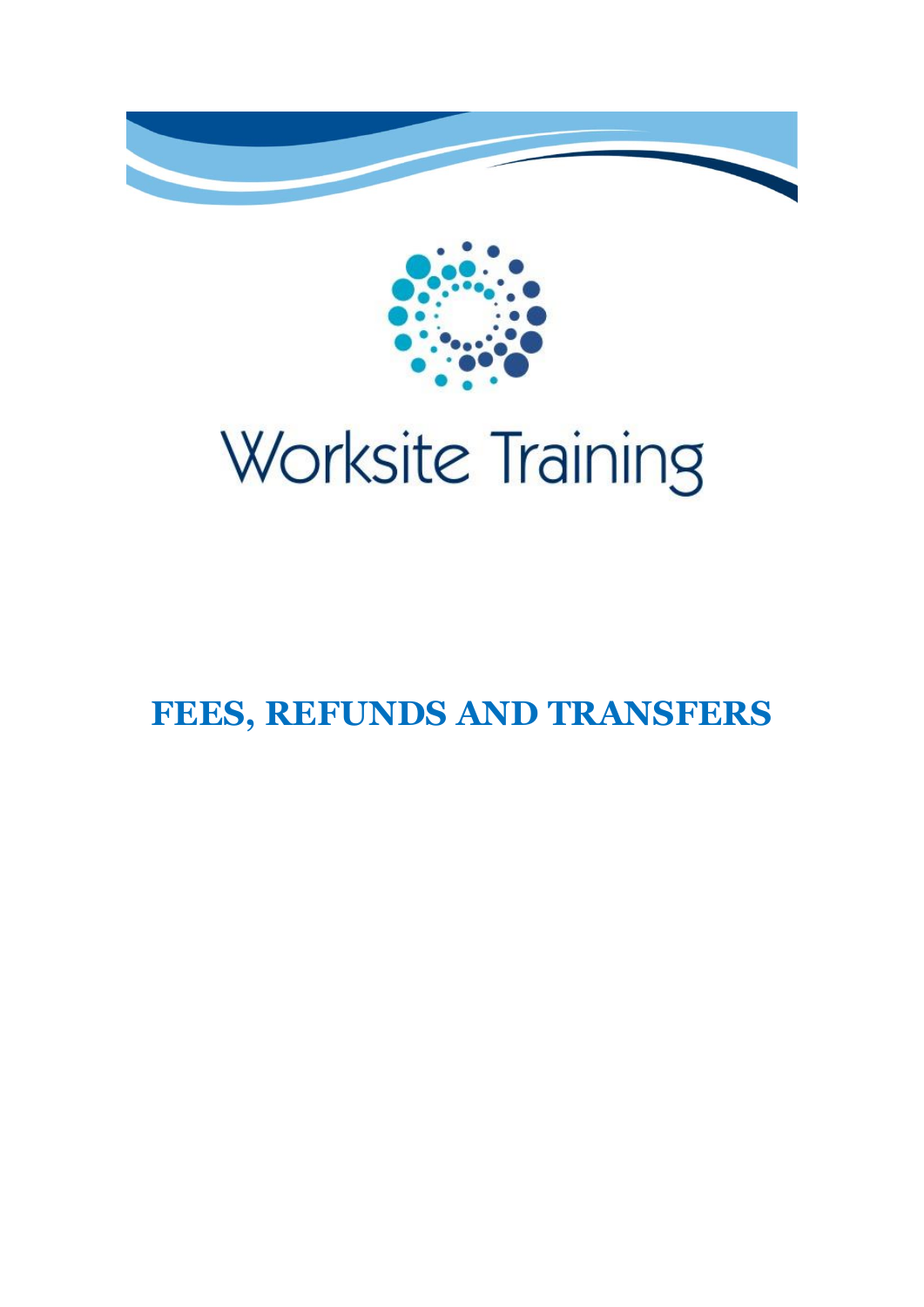

# **Fees Refunds and Transfer Policy**

# Contents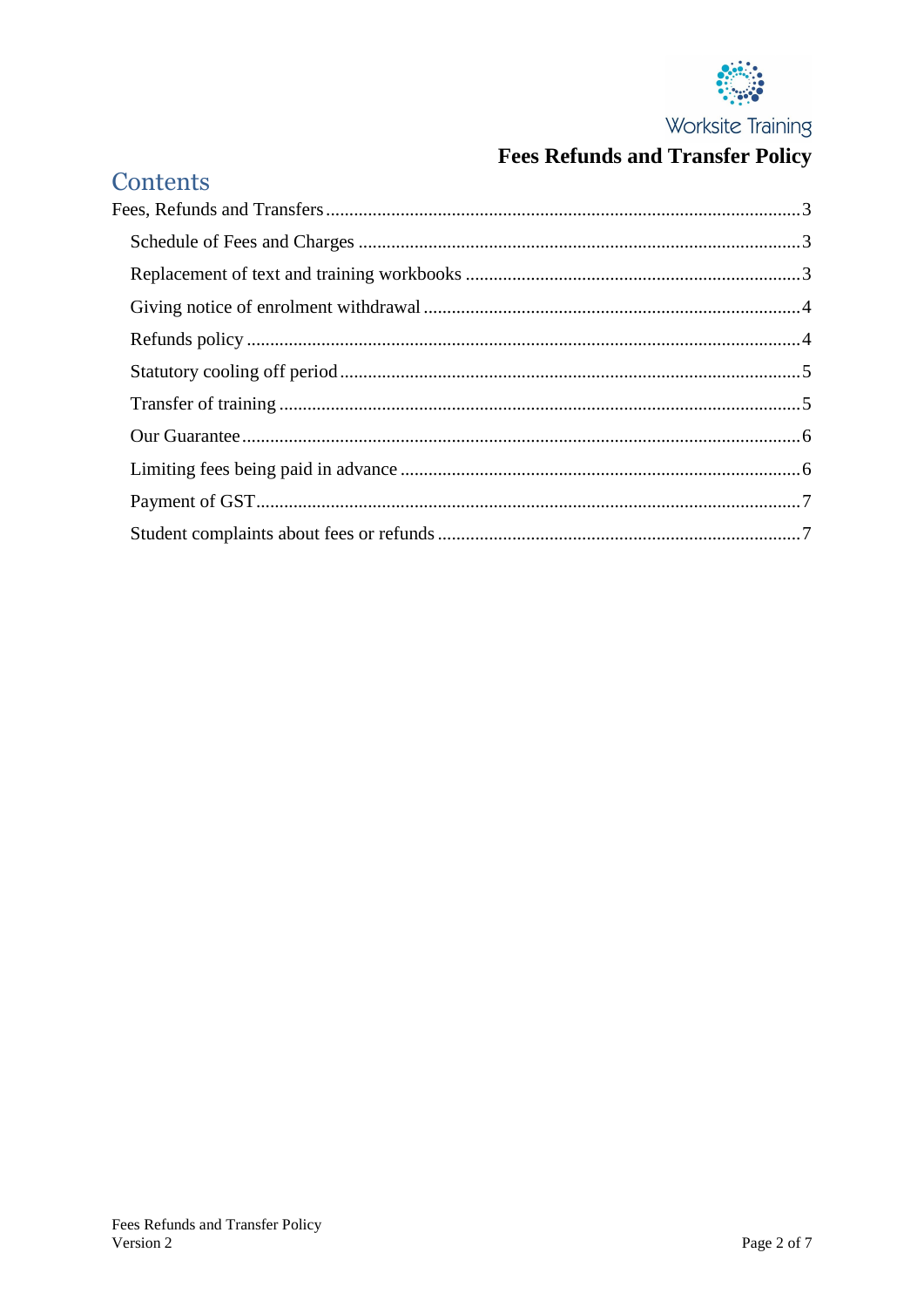

**Fees Refunds and Transfer Policy**

# <span id="page-2-0"></span>**Fees, Refunds and Transfers**

Fees are payable when a student has received a confirmation of enrolment. The initial fee payment must be made prior to commencing training or within 5 days of receiving an invoice from Worksite Training. Worksite Training may discontinue training if fees are not paid in accordance with the agreed fee schedule. The current fees and charges for Worksite Training are published within the current schedule of fees and charges.

#### <span id="page-2-1"></span>Schedule of Fees and Charges

The Managing Director is responsible for approving Worksite Training Schedule of Fees and Charges. The schedule of fees and charges is to include the following information:

- $\bullet$  the total amount of all fees including course fees, administration fees, material fees and any other charges for enrolling in a training program;
- $\bullet$  payment terms, including the timing, fees to be paid and any non-refundable deposit administration fee;
- $\bullet$  the nature of the guarantee given by Worksite Training to honour its commitment to deliver services and complete the training and/or assessment once the student has commenced study;
- any discounts, fee reductions or exemptions available for multiple enrolments, concession card holders, continuing students, group bookings etc.;
- $\bullet$  the fees and charges for additional services, including such items as issuance of a replacement qualification certificate or statement of results and the options available to students who are deemed not yet competent on completion of training and assessment

#### <span id="page-2-2"></span>Replacement of text and training workbooks

Students who require replacement of issued text or training workbooks will be liable for additional charges to cover the cost of replacement. Where a student has purchased a text or training workbooks and subsequently cancels his or her enrolment, Worksite Training will not refund monies for the text unless a written request for a refund is received and we are satisfied that the text is in as-new condition. For a full list of replacement charges please refer to Worksite Training schedule of fees and charges.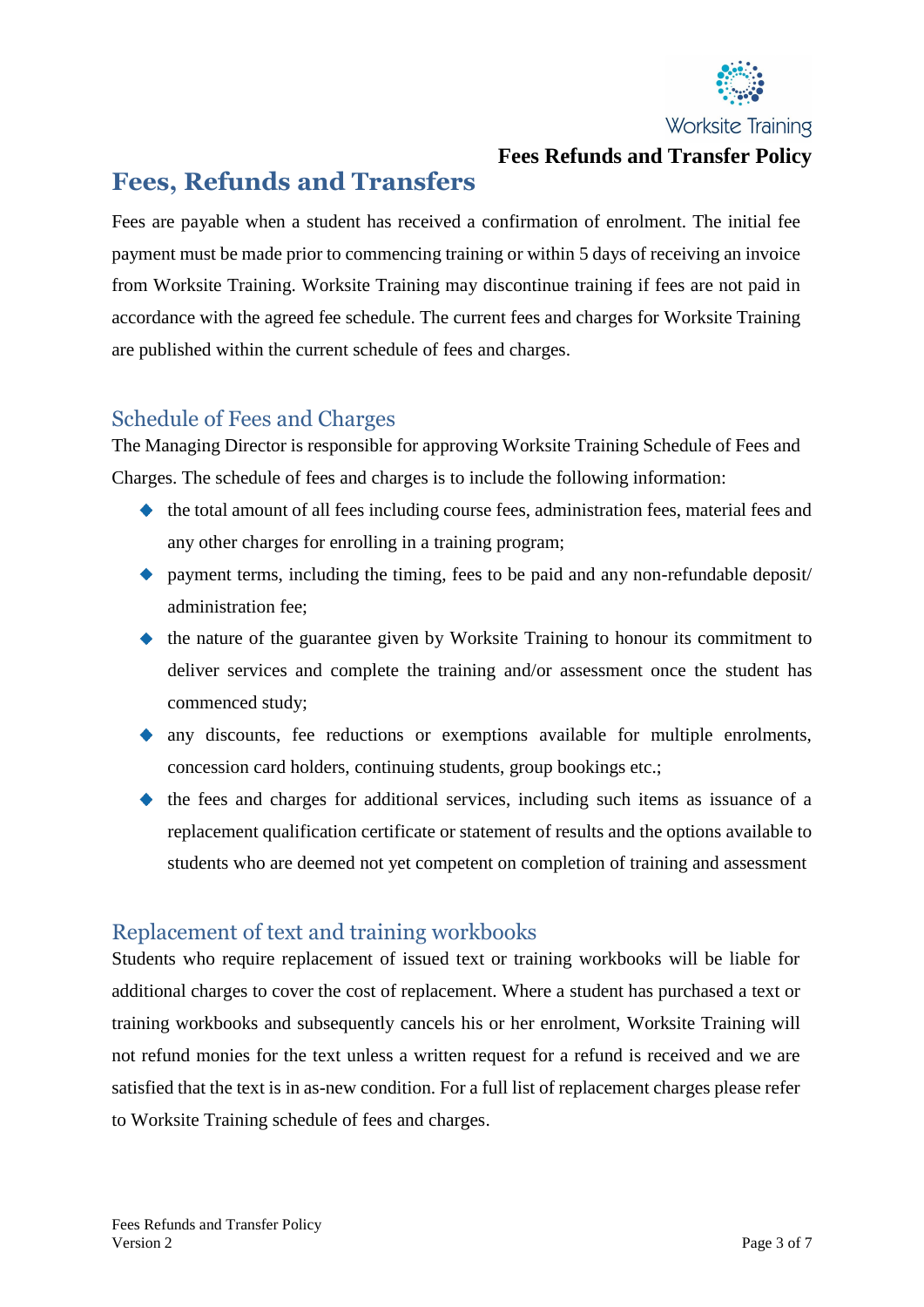

#### **Fees Refunds and Transfer Policy**

#### <span id="page-3-0"></span>Giving notice of enrolment withdrawal

A student who wishes to withdraw their enrolment must give notice in writing. This may be via email. Worksite Training staff who are approached with initial notice of withdrawal are to ensure the student understands their rights with regards to the refunding of tuition fees. The student is also to be advised of other options such as transferring or suspending the enrolment and re-commencing in another scheduled training program within one calendar month of the original date of training.

Students who give written notice to withdraw their enrolment and who are eligible for a refund are to be provided with a Refund Request Form. Students' who may not be eligible but are requesting a refund should also be provided with the Refund Request Form so the request can be considered by the Managing Director.

#### <span id="page-3-1"></span>Refunds policy

The following refund policy will apply:

- Students, who give notice in writing to withdraw their enrolment **5 business days** or more prior to the commencement of a program, will be entitled to a full refund of fees paid.
- Students who give notice in writing to withdraw their enrolment with **less than 5 business days** prior to the commencement of a program will not be entitled to a refund of fees paid. Worksite Training is required to cover the costs of administration, training staff and resources which are committed upon a student's enrolment and in preparation of the training to be undertaken. A student may however, transfer to an identical course within one calendar month with no penalties or additional fees.
- Students who withdraw their enrolment after a training program has commenced will not be entitled to a refund of fees of any fees paid in advance.
- An exception to this policy is where Worksite Training fails to fulfil its service agreement and the total amount paid will be refunded under our guarantee to clients.

Discretion may be exercised by the Managing Director in all situations, if the student can demonstrate that extenuating or significant personal circumstance led to their withdrawal. In these cases, the student should be offered a full credit toward the tuition fee in another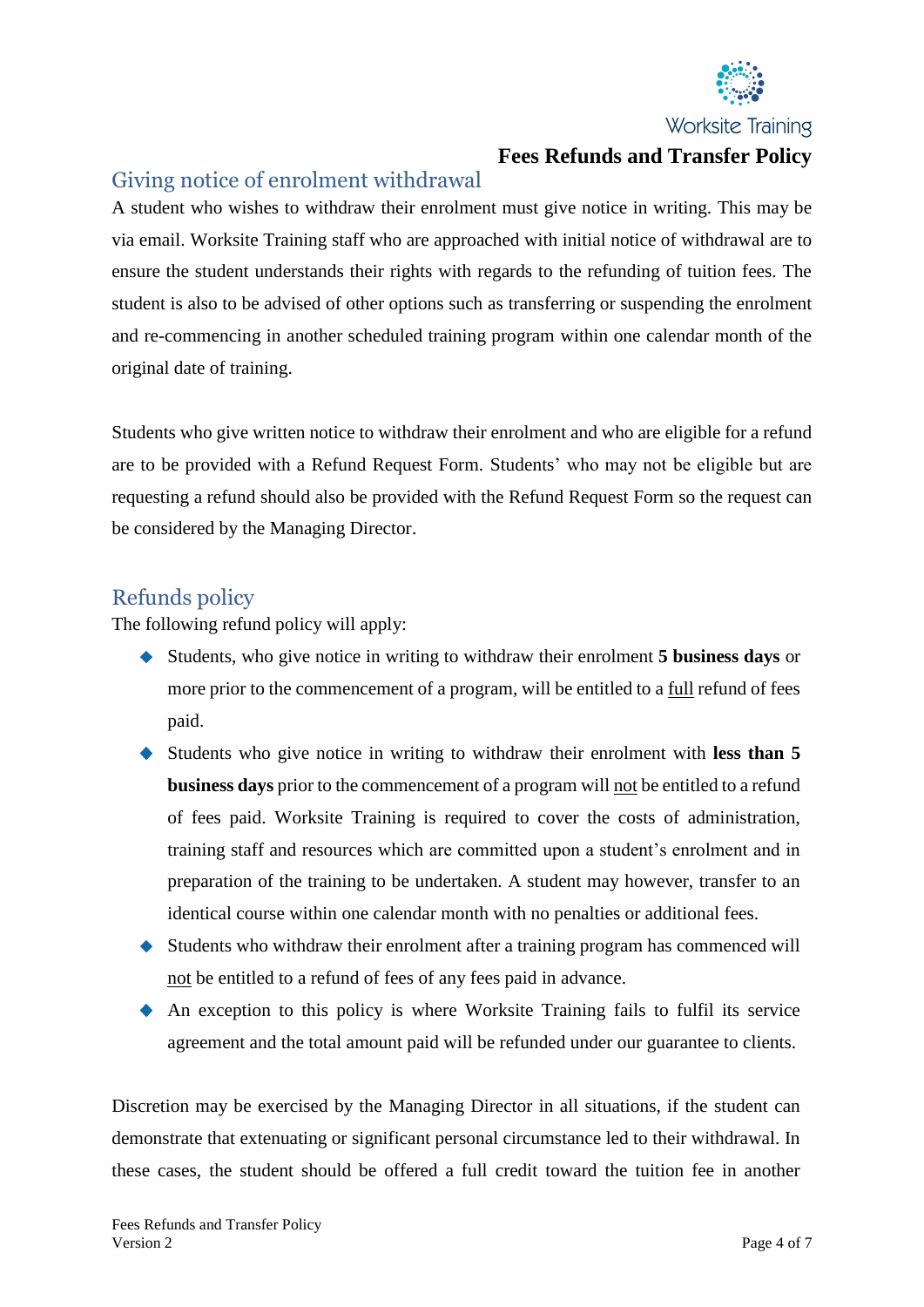

#### **Fees Refunds and Transfer Policy**

scheduled program in lieu of a refund. The Managing Director may also authorise a refund of tuition fees if the circumstances require it.

Where refunds are approved, the refund payment must be paid to the student within 14 days from the time the student gave written notice to withdraw their enrolment. Tuition refunds are to be paid via electronic funds transfer using the authorised bank account nominated by the student on the Refund Request Form.

#### <span id="page-4-0"></span>Statutory cooling off period

The Standards for Registered Training Organisations require a person to be informed of their right to a statutory cooling off period. A statutory cooling off period is defined within the Australian Consumer Law which was introduced in 2011and is a period of 10 days. A consumer is allowed to withdraw from a consumer agreement, where that agreement was established through unsolicited marketing or sales tactics. These include tactics such as doorto-door sales and telemarketing. A statutory cooling off period allows a consumer to withdraw from a sales agreement within 10 days of having received a sale contract without penalty. Refer to the [Australian Consumer Law, Sales Practices Guide](http://agencysearch.australia.gov.au/search/click.cgi?rank=1&collection=agencies&url=http%3A%2F%2Fwww.consumerlaw.gov.au%2Fcontent%2Fthe_acl%2Fdownloads%2Fsales_practices_guide_dec_2011.pdf&index_url=http%3A%2F%2Fwww.consumerlaw.gov.au%2Fcontent%2Fthe_acl%2Fdownloads%2Fsales_practices_guide_dec_2011.pdf&auth=lsPCzmeOtyC%2BVtreM3eEDA&search_referer=http%3A%2F%2Fwww.consumerlaw.gov.au%2Fcontent%2FContent.aspx%3Fdoc%3Dthe_acl%2Flegislation.htm&query=Sales%20practices&profile=consumerlaw&identifier=1433117865.6722) for further details about a statutory cooling off period and general obligations for consumer protection during the enrolment process.

Worksite Training do inform prospective students within the student handbook of this cooling off period. It must be noted by all staff that Worksite Training do not engage in unsolicited marketing or sales tactics and therefore a statutory cooling off period in not likely to be applicable to our students who have enrolled into a program. For refund options in other circumstances, students and staff must refer to the refund policy.

#### <span id="page-4-1"></span>Transfer of training

Where a student has enrolled in a course or training session and due to any circumstances cannot attend this session they may be eligible for a transfer of training dates. If notice is provided in writing to Worksite Training more than 5 business days before the scheduled training, the student may choose to receive a full refund of the tuition fees or transfer to an identical course type within one calendar month of the original training date.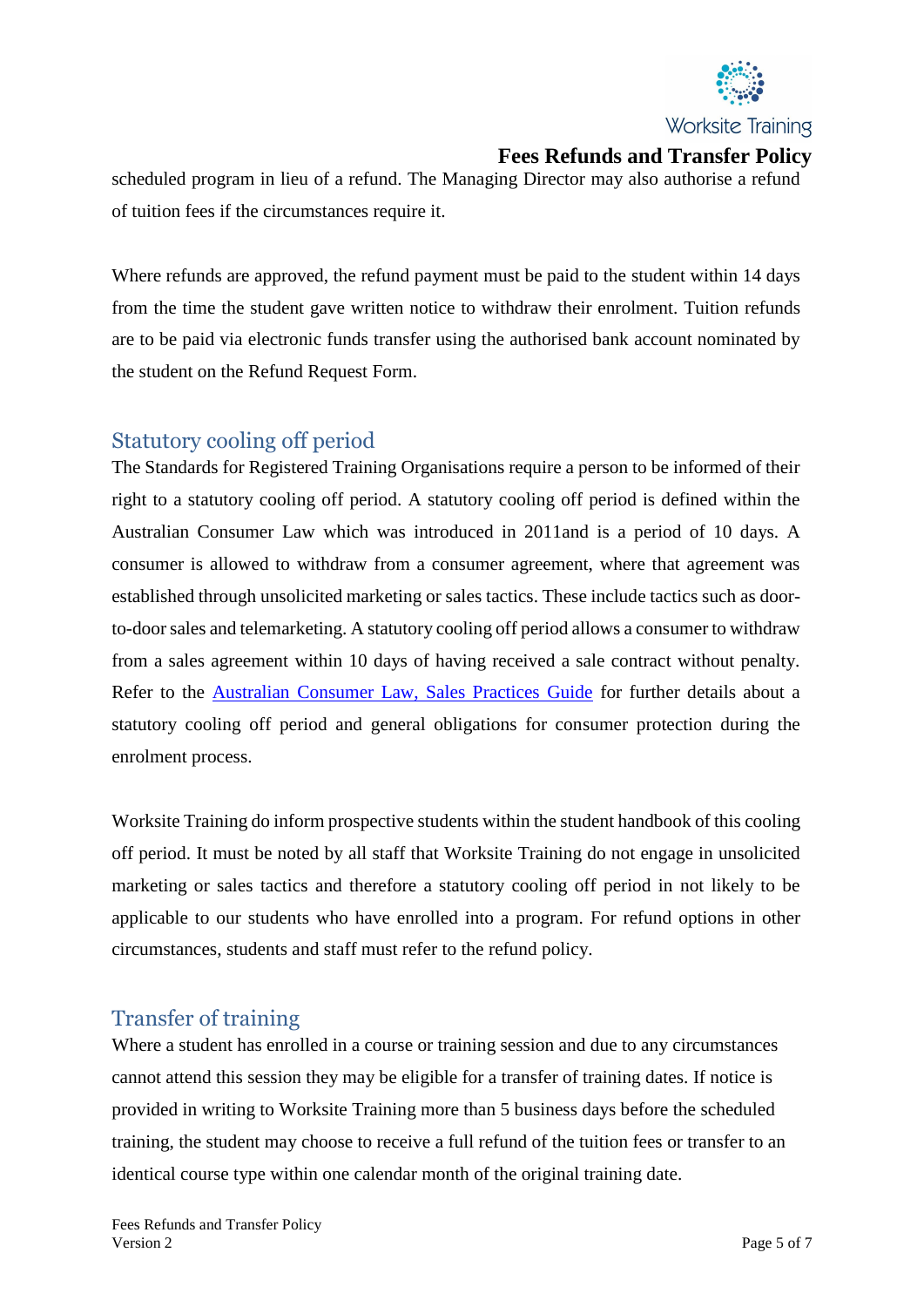

#### **Worksite Training Fees Refunds and Transfer Policy**

If notice of the inability to attend a training session is provided in writing less than 5 business days before the scheduled training date, the student can choose to forfeit the tuition fees or transfer to an identical course type within one calendar month of the original training date.

It is noted, that a student can only transfer to an identical course on one occasion. If the student is unable to attend the transferred training date, no further rescheduling will be available and the tuition fees will be forfeited.

#### <span id="page-5-0"></span>Our Guarantee

If for any reason, Worksite Training is unable to fulfil its service agreement with a student, Worksite Training must issue a full refund for any services not provided. The basis for determining "services not provided" is to be based on the units of competency completed by the student and which can be issued in a statement of attainment at the time the service is terminated.

#### <span id="page-5-1"></span>Limiting fees being paid in advance

Worksite Training acknowledges that it has a responsibility under the Standards for Registered Training Organisations to limit the fees paid by students in advance of their training and assessment services being delivered. To meet our responsibilities Worksite Training may accept payment of no more than \$1,500 from each student prior to the commencement of the course. This requirement only applies when the payment for the fees are being made directly by an individual that falls under the protection of Australian Consumer Law. By this we generally mean the student or the student's family member. This requirement is not applicable where the fees are being paid by the student's employer or a funding authority. This is an entity to entity transaction and does not require the limiting of fees paid in advance.

Following the course commencement, Worksite Training may require payments of additional fees in scheduled payments in advance from the student but only such that at any given time, the amount required to be paid in advance is consistent with the portion of training being delivered.